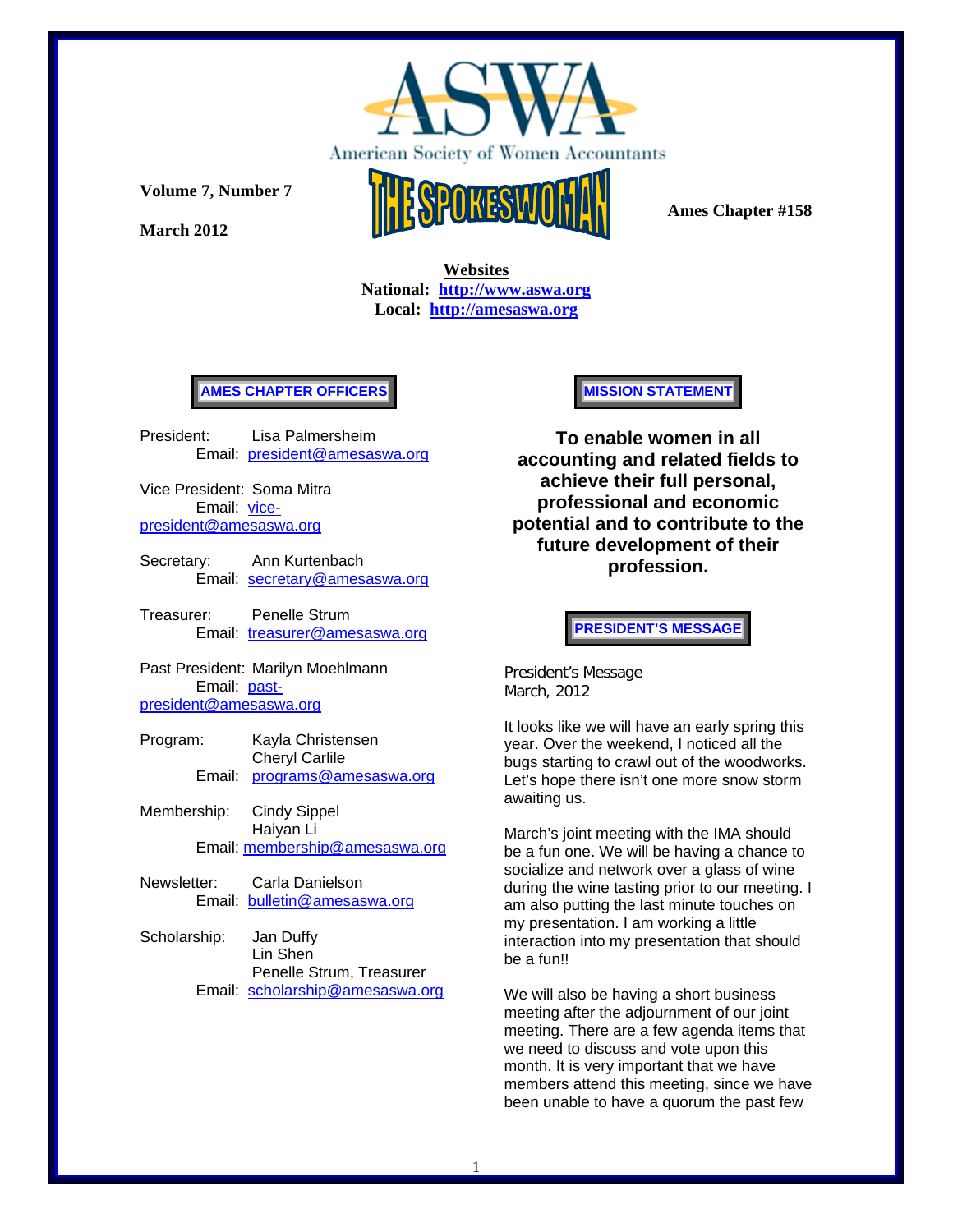

**March 2012** 



 **Websites National: http://www.aswa.org Local: http://amesaswa.org**

months. We have deadlines approaching in the next few weeks, such as our scholarship application to Nationals, that need to be addressed this month.

Hope to see you all there.

Lisa Palmersheim President



AGENDA – March 20, 2012

- 1. Call to Order
- 2. Quorum
- 3. Approval of Minutes November 2011
- 4. New Business

 a. Scholarship Recipients b. Local chapter dues rate for 2012- 2013 – Current Rate \$20.50 c. Election of Officers and Directors

- 7. Announcements a. 2012 North Central Regional Conference May 10-12 2012
- 8. Adjournment

**MEETING INFORMATION** 

**Joint Meeting with the Des Moines Chapter IMA**

Date: Tuesday, March 20th

**Time:** 5:30‐6:00 Wine Tasting; 6:00 – buffet dinner and presentation (short chapter meeting after)

**Presenter:** Lisa Palmersheim

**Topic:** "Behavioral Interviewing"

**Location:** White Oak Vineyards Iowa 15065 NE White Oak Drive Cambridge, IA 50046 Phone: (515) 367‐7777

**Dinner:** Smoked pork loin, honey citrus chicken breast, glazed carrots, baked mac & cheese, lettuce salad w/ dressing

**Cost:** The charge will be \$20 at the door. Water is provided with the meal, but if guests would like wine with their meal, they can purchase a bottle after their wine tasting.

**RSVP:** An e‐vite has been sent out. We need the dinner count by Wednesday, March 14th, so please RSVP as soon as possible.

**NOVEMBER 2011 MINUTES**

November Minutes American Society of Women Accountants Ames Chapter #158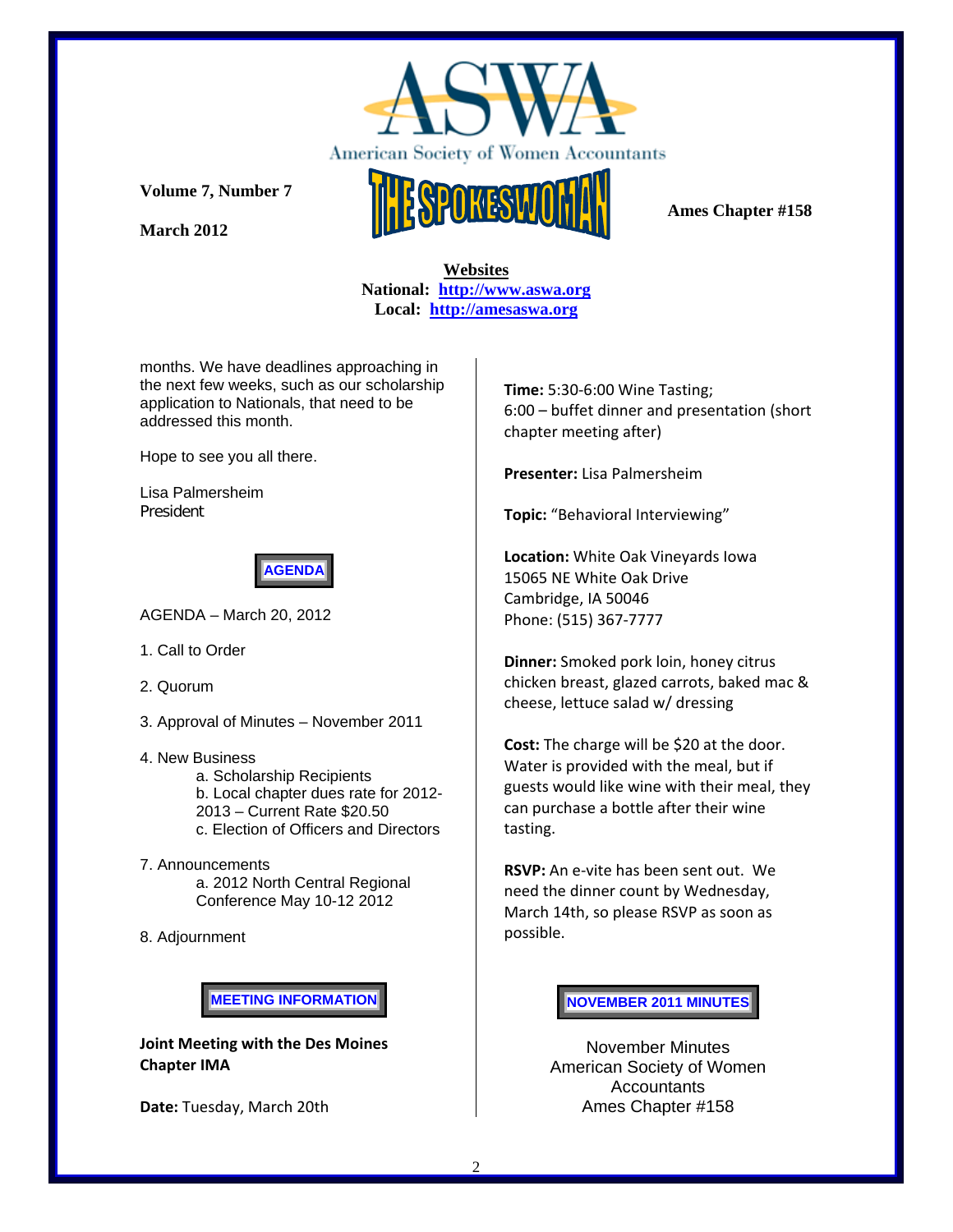

**March 2012** 



 **Ames Chapter #158** 

 **Websites National: http://www.aswa.org Local: http://amesaswa.org**

Membership Meeting November 16, 2011

Call to Order: The November Membership Meeting of Ames Chapter #158 was called to order by President Lisa Palmersheim in Ames at 7:47 p.m. on Wednesday, November 16, 2011. Those in attendance were members Cheryl Carlile, Kayla Christensen, Jan Duffy, Linda Herman, Ann Kurtenbach, Haiyan Li, Soma Mitra, Marilyn Moehlmann, Catherine Mulder, Lisa Palmersheim, Stephanie Roscoe, Sue Rybolt, Theresa Samson, and Lisa Shen. A quorum was present.

Minutes: Stephanie Roscoe moved and Jan Duffy seconded that the September minutes be approved. Motion carried.

Treasurer's Report: Stephanie Roscoe, filling in for Treasurer Penny Strum, presented the treasurer's report for October. The Scholarship Account earned \$2.07 in interest. Net income from the joint meeting with the Des Moines chapter was \$37.87. Dues income was \$61.50. A \$500 check was written to the National Education Foundation and taken to the Annual Conference. The October 31<sup>st</sup> balance in the General Account was \$16,156.90 and the balance in the Scholarship Account was \$5,307.09. The treasurer's report has been placed on file for review.

Committee Reports

Membership: Haiyan Li reported that we have 30 active members. Upcoming Networking Luncheons are January  $12^{\text{th}}$ at Panera Bread, February 28 at The Café, and March 9<sup>th</sup> at Hickory Park.

Program: Kayla Christiansen reported that our December meeting will be our annual holiday party. Jan Duffy will host the party at her house. The date was moved from December 21<sup>st</sup> to December  $14<sup>th</sup>$ . Bring a wrapped gift for the gift exchange. Jan will provide the soup. A sign up sheet was passed around and Jan will create a Doodle for sign up.

Our annual planning meeting is July, not June. We have five meetings scheduled with CPE. Our goal is have seven meetings per year which would qualify for CPE. A discussion ensued as to what qualifies for CPE credit.

Bulletin: No report.

Scholarship: Jan Duffy reported that she will get the application out within two weeks. The Scholarship Committee will collect the applications and present them at the January meeting. Currently, there is a January  $1<sup>st</sup>$  deadline for the scholarship applications. Jan will check to see when the National deadline is and will move the deadline to submit applications to February  $1<sup>st</sup>$  if possible.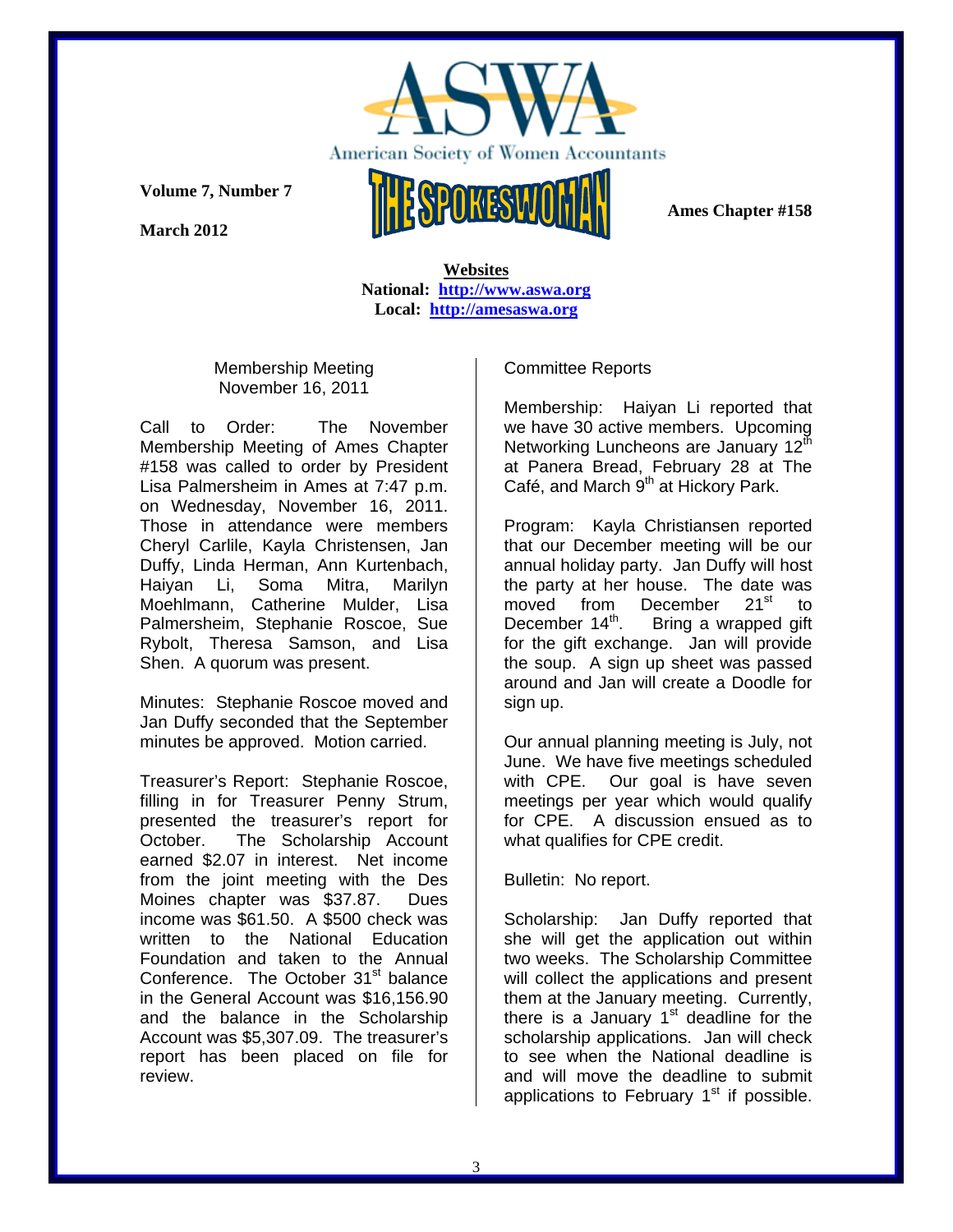

**March 2012** 



 **Ames Chapter #158** 

## **Websites National: http://www.aswa.org Local: http://amesaswa.org**

If the application deadline is moved to February  $1<sup>st</sup>$ , the applications will be presented at the February meeting.

Do we want to transfer money from the General Account to the Scholarship Account? This will be an agenda item at our January meeting.

Jan reported that she would like our ASWA Chapter to host a 4 hour conference for Treasurers of Not For Profit Organizations. She suggested charging \$75 per person with a goal of 100 attendees.

Outreach: Karen Jacobsen and Brenda O'Neall-Smith were not present. Cheryl Carlile reported that the Boys and Girls Club and YSS are still very interested in the Financial Literacy Program and would like to pick out a module for ASWA to present.

## Old Business:

ASWA Annual Conference: Kate Mulder and Soma Mitra reported on their experiences at the National Conference in Charlotte, North Carolina. Soma appreciated receiving our chapter's complementary registration. Penny Strum and Stephanie Roscoe nominated our chapter for the Chapter Achievement Award and we were chosen to receive this award. Kate Mulder, National Vice President, presented the award at the Awards Luncheon. Soma accepted on behalf of

our chapter. We received a "Chapter Achievement Award 2011" patch. We also received the National Membership Award 2010-2011 which is an award for 90% member retention.

# New Business:

ASWA Focus Group: Kate reported that the National ASWA organization would like ASWA members to participate in focus groups of up to 20 people. This would take place some evening or a Saturday. We would need to watch a You Tube presentation in preparation and our board members would act as facilitators. We would then report back to the National Executive Committee. Kate will draft an e-mail and send out to the membership. Possibly we could do this during a membership meeting. Kayla will check to see if Toni Bright will be available to present a program at our January meeting. The offer has already been extended. If she will not be presenting, we could conduct the focus group at our January meeting. Otherwise, Kate will choose three dates and let members respond.

Announcements: Stephanie reported that Indian Creek Country Club in Nevada manager, Sherry Newsome, is a PGA professional and she is offering her services. Women's League is on Wednesdays and we could play the first four holes and she would give tips and help with golf techniques. Do we want to have a meeting there in the future?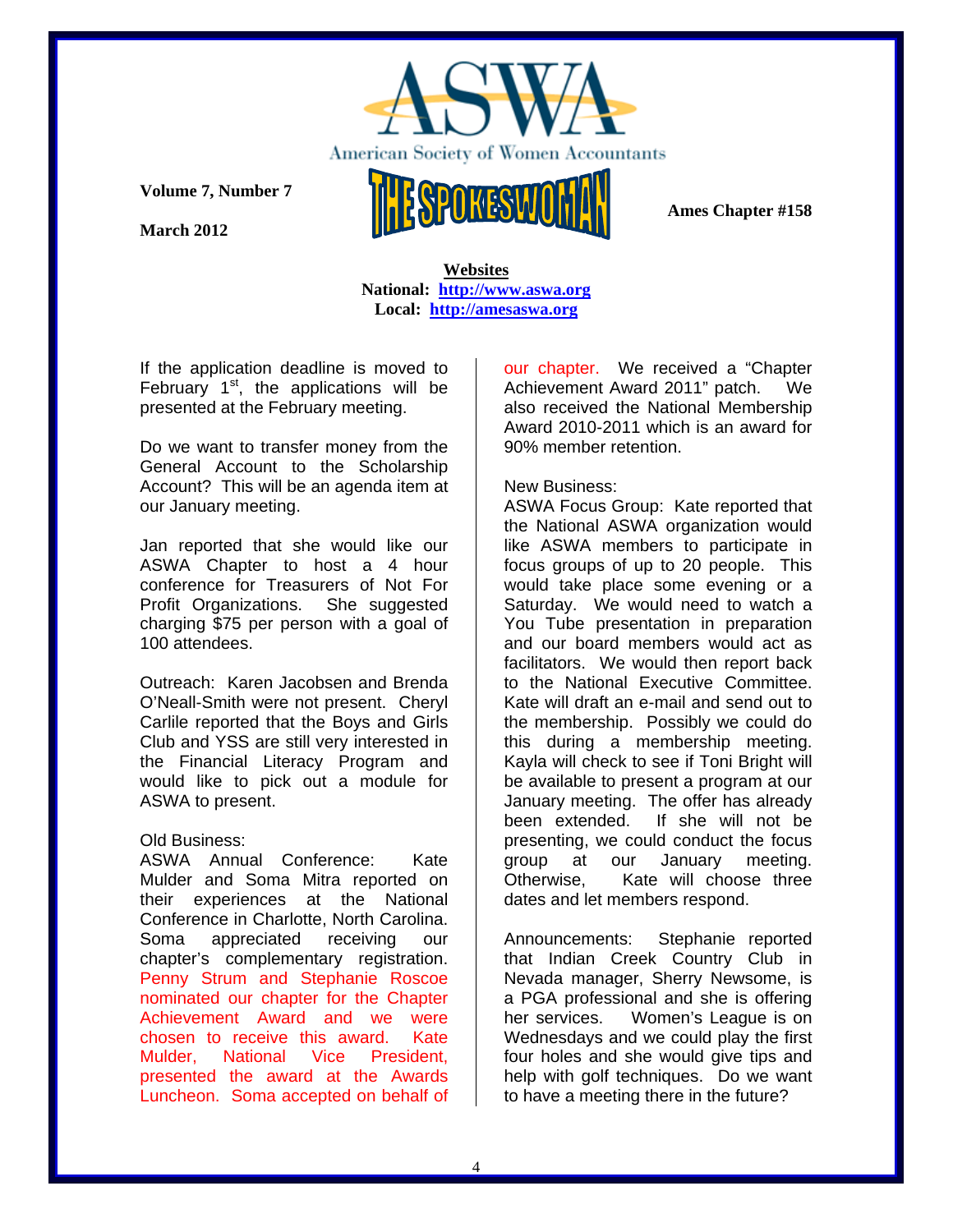

**March 2012** 



 **Websites National: http://www.aswa.org Local: http://amesaswa.org**

Adjournment: Meeting Adjourned at 8:30 p.m.

Respectfully submitted, Ann Kurtenbach, Secretary

**OFFICER NOMINATION 2012-2013** 

ASWA - Ames Chapter Nominations for 2012-2013

| President      | Soma Mitra         |
|----------------|--------------------|
| Vice President | Kayla Christensen  |
| Secretary      | Ann Kurtenbach     |
| Treasurer      | Kathy Strum        |
| Past President | Lisa Palmersheim   |
| Programs       | Marilyn Moehlmann  |
|                | Linda Herman       |
| Membership     | Haiyan Li          |
|                | Julie Lyon         |
| Newsletter     | Carla Danielson    |
| Scholarship    | Jan Duffy          |
|                | Jaimie Williamson  |
|                | <b>Kathy Strum</b> |

**SCHOLARSHIP NEWS** 

None

**FINANCIAL LITERACY** 

Update on Financial Literacy

We will be working with the Keystone Club of the Boys & Girls Club of Story County (located in Ames) and we (Karen and Brenda) will be presenting our first module (#3 – Setting Financial Goals) the first two weeks of April on Tuesdays from 6‐7 pm. These kids are basically high schoolers developing leadership skills and the maximum number in the group is 12, with 6‐ 8 generally attending on any given night. We met with Todd Jorgensen of the Club on March 2 and got everything arranged. They have the necessary equipment and will make all the participant copies. We have agreed to do one module a quarter and each module will be presented by two ASWA members, one of which will have been there before. This way the kids have some continuity. The students will choose the next module to be presented. We will ask for a presenter once that is determined.

Brenda O'Neall‐Smith Karen Jacobson Co‐Chairs

**PROGRAM SCHEDULE** 

**April:** Natalie Lischer, Treasurer of Renewable Energy Group, will present on the process of taking a company public! April event w/ ISU students: Toni Bright,